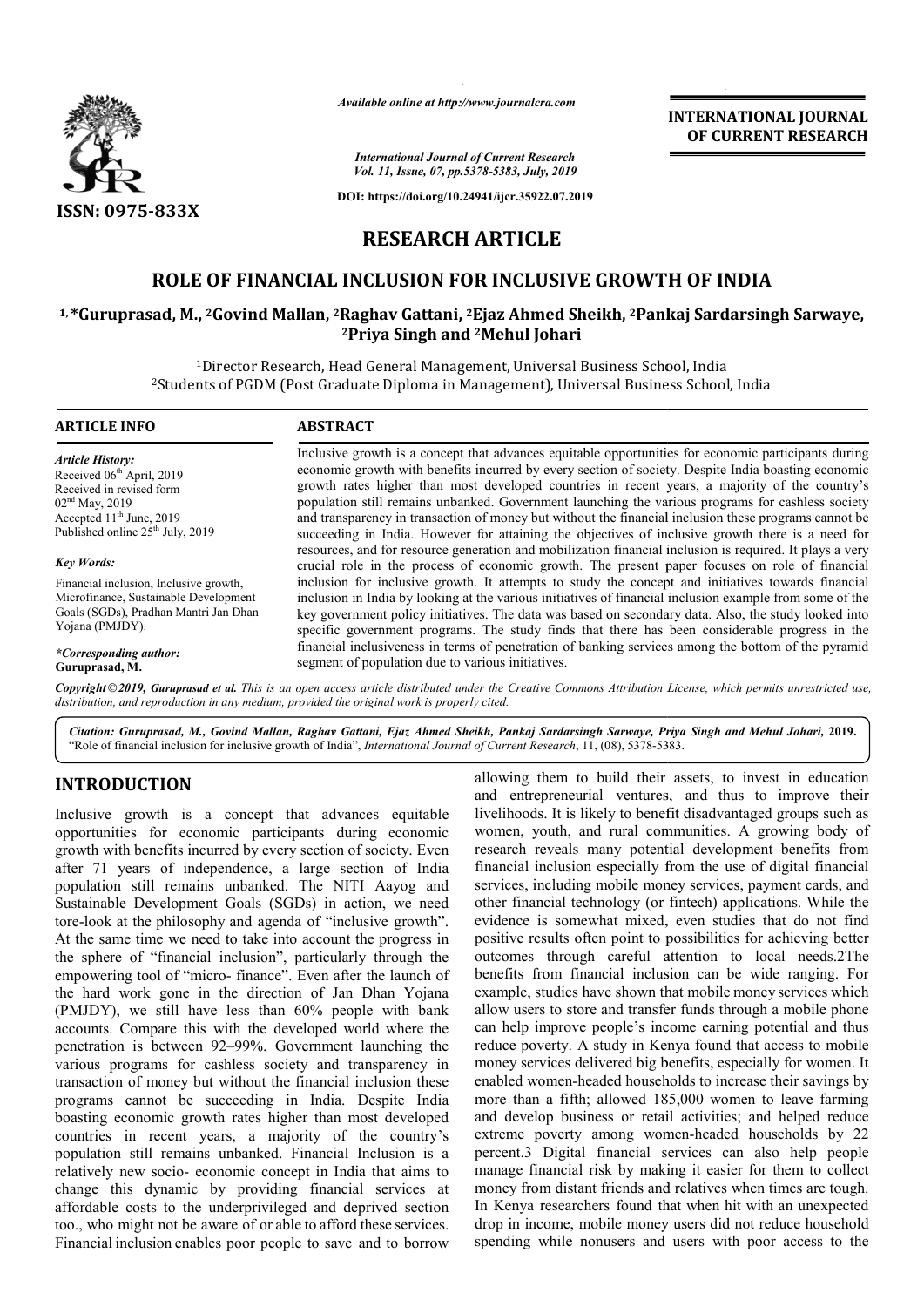mobile money network reduced their purchases of food and other items by 7–10 percent. 4. Global trends have shown that in order to achieve inclusive development and growth, the expansion of financial services to all sections of society is of utmost importance. As a whole, financial inclusion in the rural as well as financially backward pockets of cities is a win-win opportunity for everybody involved – the banks/NBFC's intermediaries, and the left- out urban population. Indian banking sector doing good initiatives like as authentication and customer information is provided by the UIDA through NPCI or NSDL once the institution becomes an authorized UIDAI user. As income levels and consequently, savings in rural areas increase, it is essential to help earners manage their funds and facilitate incoming and outgoing payments. Allowing people to create simple, no-frills current and savings accounts, relaxing KYC norms and directly crediting social benefits to account owners will bolster an inclusive approach to finance & banking in rural areas.

**Advantages of financial inclusion:** Financial inclusion is a term which is used in the context of banking; it refers to providing financial and banking services to those sections of society which are still deprived of basic banking services. These people belong to low income group, farmers, poor peoples and they are mostly based in rural areas. Given below are some of the advantages of financialinclusion

- 1. **Credit:** Most people borrow money from time to time. They may want to invest in an education or business, or buy land or a home. People also borrow to cover the cost of unexpected emergency expenses.
- 2. **Payment Services:** Most people receive or make payments. People receive payments for work, the sale of agricultural goods or as a remittance or government transfer payment. And they make payments such as when making purchases at retail stores, paying utility bills or sending a remittance payment.
- 3. **Loan facilities:** In villages where there are no banks available poor people take loans from moneylenders and rich people who tend to exploit these people by charging higher interest ranging from 15 to 30 percent per year and thus it becomes a vicious circle where the poor keep paying interest whole life and in some cases even his or her children also have to repay the debt of their parents. With financial inclusion these people can take loan from banks which are well regulated and also government through banking medium give various subsidies to poor people and thus will be saved from clutches of greedy moneylenders.
- 4. **Money saving habit:** People save for future expenses such as large purchases, investments in education or business, old age, and potential emergencies. It will also develop a habit of saving among poor people, because people in far flung rural areas either spend their money or keep their money at their homes which is very unsafe, but if they have banks or financial institution at nearby place then they can save their money in banks and can rely on that money in time of emergency.
- 5. **Insurance:** Insurance products can be a critical tool in managing financial risks related to large, unexpected expenses such as those stemming from sudden illness, crop failures, natural disasters, or income loss due to the death of a wage earner.
- 6. **Capital formation:** It will also be helpful for the country as a whole also because these small savings by

rural people can be channelized and can help in capital formation and

- 7. Growth of the country as a whole because in developing countries majority of rural population is not covered by banking system.
- 8. **To implements government schemes:** It will also be beneficial for the government because various schemes meant for poor do not reach the poor because of middle men and moneylenders present in these areas. Now days various gas subsidies, students' scholarships, farmers subsidies and any others scheme too implementing through banks.
- 9. India's journey towards economic ascension relies on how the majority of the unbanked population of India (conservative 2012 estimate by World Bank) is enabled with financial infrastructure

### **MATERIALS AND METHODS**

#### **Objectives of Research paper**

The objectives of present paper are as following:

- 1. To understand the concept of financial inclusion and inclusive growth
- 2. To study the Initiatives and Steps for financial inclusion in India.
- 3. To highlight the Progress in Banking for financial inclusion in India.

**Methodology of the study:** With the above objectives in mind, the study focuses on role of financial inclusion for inclusive growth. It attempts to study the concept and initiatives towards financial inclusion in India by looking at the various initiatives of financial inclusion example from some of the key government policy initiatives. The data was based on secondary data from various government publications and other available literature in this area. Analysis of the data was done and presented through tables and charts. The research was conducted as a part of experiential learning exercise which is a unique learning process as UNIVERSAL BUSINESS SCHOOL by students under the guidance of faculty members.

#### **Literature Review**

Literature has ample evidences for the existence of a strong link between a well-functioning financial system and inclusive growth. Since the time of classical thinkers like Adam Smith, Joseph Schumpeter etc: the role of finance in the development of the economy has been realised.

**Financial inclusion is the key to inclusive growth:** Inequality and exclusion are two of the most pressing challenges facing the world today. In recent years, policy planners have realized that development will be uneven and not wholesome if we do not address the problem of exclusion in a big way. Inclusive growth is necessary for ensuring that the benefits of a growing economy extend to all segments of society. Providing opportunities to every individual to use his potential for improving his well-being is essential for developing prosperous and stable societies. Unleashing people's economic potential starts with connecting them to the vital networks that drive the modern economy. According to the Consultative Group to Assist the Poor (CGAP), the development arm of the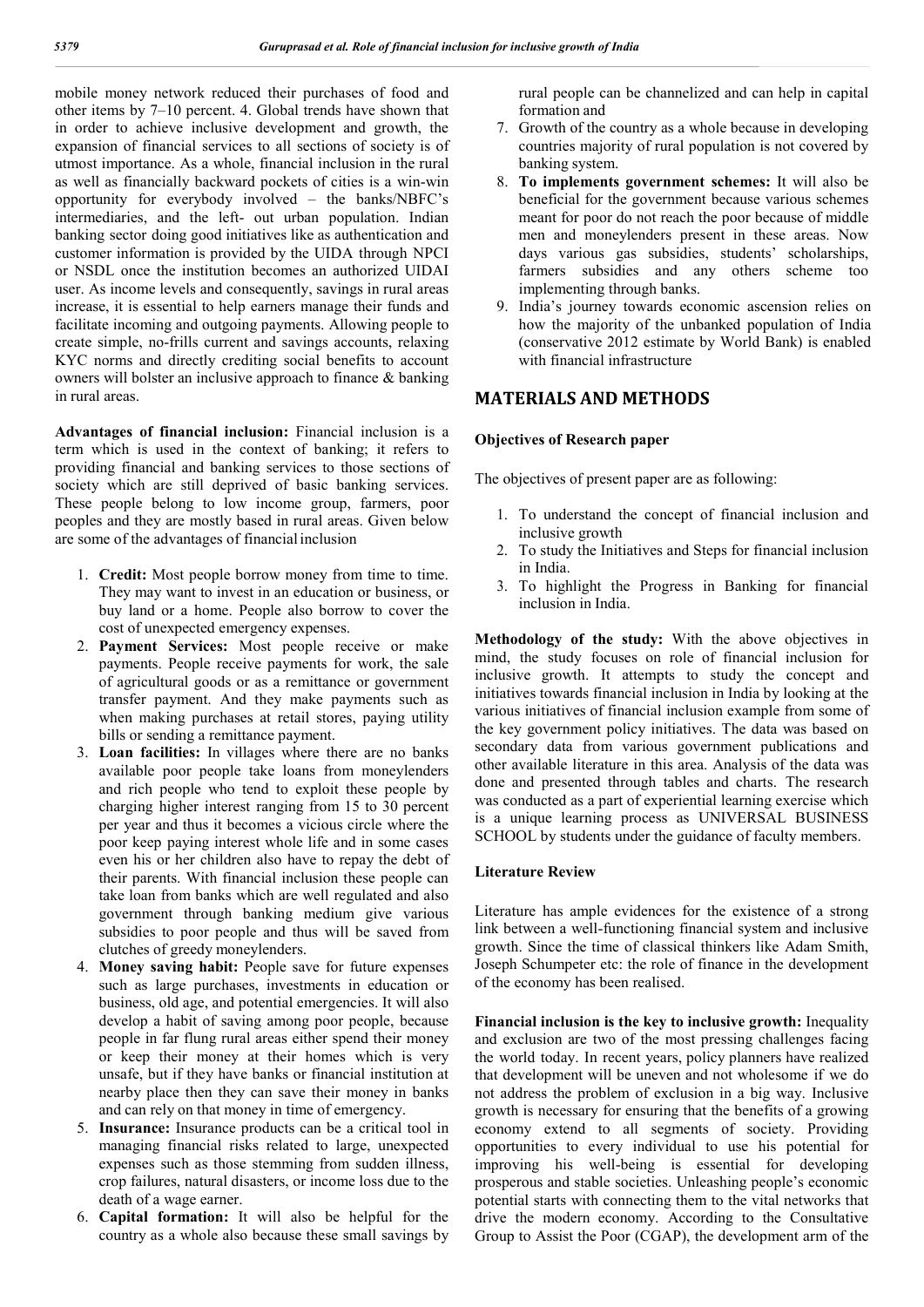World Bank, "The financial system is, in a sense, the nerve system of an economy. It is the platform used for market transactions to occur, the means by which governments distribute benefits, and the mechanism used by citizens to demonstrate their civic responsibilities by payment of taxes and government services. Ensuring the financial system is inclusive is paramount in the process of creating a more inclusive, equal and peaceful society." Beck *et al.* (2008) insist that recently the debate expanded to include the notion of financial exclusion as a barrier to economic development and the need to build inclusive financial systems. Besides banking, insurance companies too would be required to target Bottom of the Pyramid (BoP) customers to achieve inclusive banking and in turn to achieve inclusive growth. According to Rangarajan (2008), Financial Inclusion is defined as "the process of ensuring access to financial services and timely and adequate credit where needed by vulnerable groups such as weaker sections and low- income groups at an affordable cost" in the report of the Committee on financial inclusion in India. Chakraborthy, (2009) comments that Inclusive Growth cannot come without FI and enabling people to get credit from small money lenders and the like is not FI but the access has to be through mainstream institutional players and only then such access will be fair, transparent and cost effective.

**Role of banks in financial inclusion in India:** India is a country of 1.2 billion people, spread across 29 states and seven union territories. There are around 600,000 villages and 640 districts in our country. A vast majority of the population, especially in rural areas, is excluded from the easy access to finance (Gounasegaran, Kuriakose and Iyer, 2013). Forty per cent of the households having bank accounts, but only 38 per cent of the 117,200 branches of scheduled commercial banks are working in rural areas. Accessibility of financial services at affordable and appropriate prices has been always a global issue. Hence, an inclusive financial system is required widely not only in India, but has become a policy priority in various countries. Financial access can surely improve the financial condition and living standard of the poor and the deprived section. So, RBI has been continuously stimulating the banking sector to extend the banking network both by setting up of new branches and installation of new ATMs (Dangi and Kumar, 2013).

Financial inclusion means the delivery of financial services, including banking services and credit, at an affordable cost to the vast sections of disadvantaged and low-income groups who tend to be excluding (Chhabra, 2015). Financial inclusion takes into account the participation of vulnerable groups such as weaker sections of the society and low-income groups, based on the extent of their access to financial services such as savings and payment account, credit insurance, pensions etc. (Singh *et al.,* 2014). The different financial services include access to savings, loans, insurance, payments and remittance facilities offered by the formal financial system. This aspect of financial inclusion is of vital importance in providing economic security to individuals and families (Kelkar, 2014). India is one country where the Financial Stability and Development Council (FSDC) have a specific mandate for financial inclusion and financial literacy. There is a separate Technical Group on Financial Inclusion and Financial Literacy under the aegis of FSDC with representation from all the financial sector regulators. In order to spearhead efforts towards greater financial inclusion, RBI has constituted a Financial Inclusion Advisory Committee (FIAC) under the Chairmanship of a Deputy Governor from RBI.

# **ANALYSIS**

**Initiatives and Steps for financial inclusion in India:** In India is the SHG-Bank Linkage Programme started as a pilot programme by the RBI through the National bank for agriculture and Rural Development (NABARD) in 1992. This is referred to as "Bank-led Growth" model. This paved the way for certain other approaches like the microfinance delivery through microfinance institutions (MFIs). Further other institutionslike cooperatives, SIDBI, NGOs etc. took up their roles and duties accordingly. In India microfinance through SHGs formed by NGOs is very popular. Basic Saving Bank Deposit (BSBD) scheme – with e-banking facilities by all banks (e.g. GSM based Mobile phones), Simplified KYC norms – now Aadhar Cards – can be used as proof of customer identity and access, Simplified Bank Authorizations Policy – with emphasis on NE region of India, Better decision-making and forward planning with compliance – banks to have Financial Inclusion Plan (FIP), More emphasis on Banking Correspondent (BC) model such as through the "Swabhimaan Campaign", 2011, Increased distribution of cards to farmers (KISAN), Spread of SHG movement through the Rashtriya Mahaila Kosh (RMK) and Women's Development Corporations providing social intermediation, Financial literacy – through camps, choupals, seminars and lectures etc., and also Pradhan Mantri Jan Dhan Yojana (PMJDY), one of the biggest financial inclusion initiatives in the world, was announced by Prime Minister, of India on 15th August 2014 from the ramparts of the Red Fort. While launching the programme on 28th August, the Prime Minister had described the occasion as a festival to celebrate the liberation of the poor from a vicious cycle. RBI has adopted a bank-led model for achieving financial inclusion and removed all regulatory bottle necks in achieving greater financial inclusion in the country. Further, for achieving the targeted goals, RBI has created conducive regulatory environment.

#### **RBI Policy Initiatives and Progress in Financial Inclusion in India:**

- 1. Basic Saving Bank Deposit (BSBD): Advised all banks to open Basic Saving Bank Deposit (BSBD) accounts with minimum common facilities such as no minimum balance, deposit and withdrawal of cash at bank branch and ATMs, receipt/ credit of money through electronic payment channels, facility of providing ATM card.
- 2. Simplified KYC norms: Relaxed and simplified KYC norms to facilitate easy opening of bank accounts, especially for small accounts with balances not exceeding Rs. 50,000 and aggregate credits in the accounts not exceeding Rs. one lakh a year.
- 3. Spread bank branches: Simplified Branch Authorization Policy, to address the issue of uneven spread bank branches, domestic SCBs are permitted to freely open branches in Tier 2 to Tier 6 centers with population of less than 1 lakh under general permission, subject to reporting.
- 4. Target area: Compulsory Requirement of Opening Branches in Un-banked Villages, banks is directed to allocate at least 25% of the total number of branches to be opened during the year in un-banked (Tier 5 and Tier 6) rural centers.
- 5. Financial Inclusion Plan: Public and private sector banks had been advised to submit board approved threeyear Financial Inclusion Plan (FIP) starting from April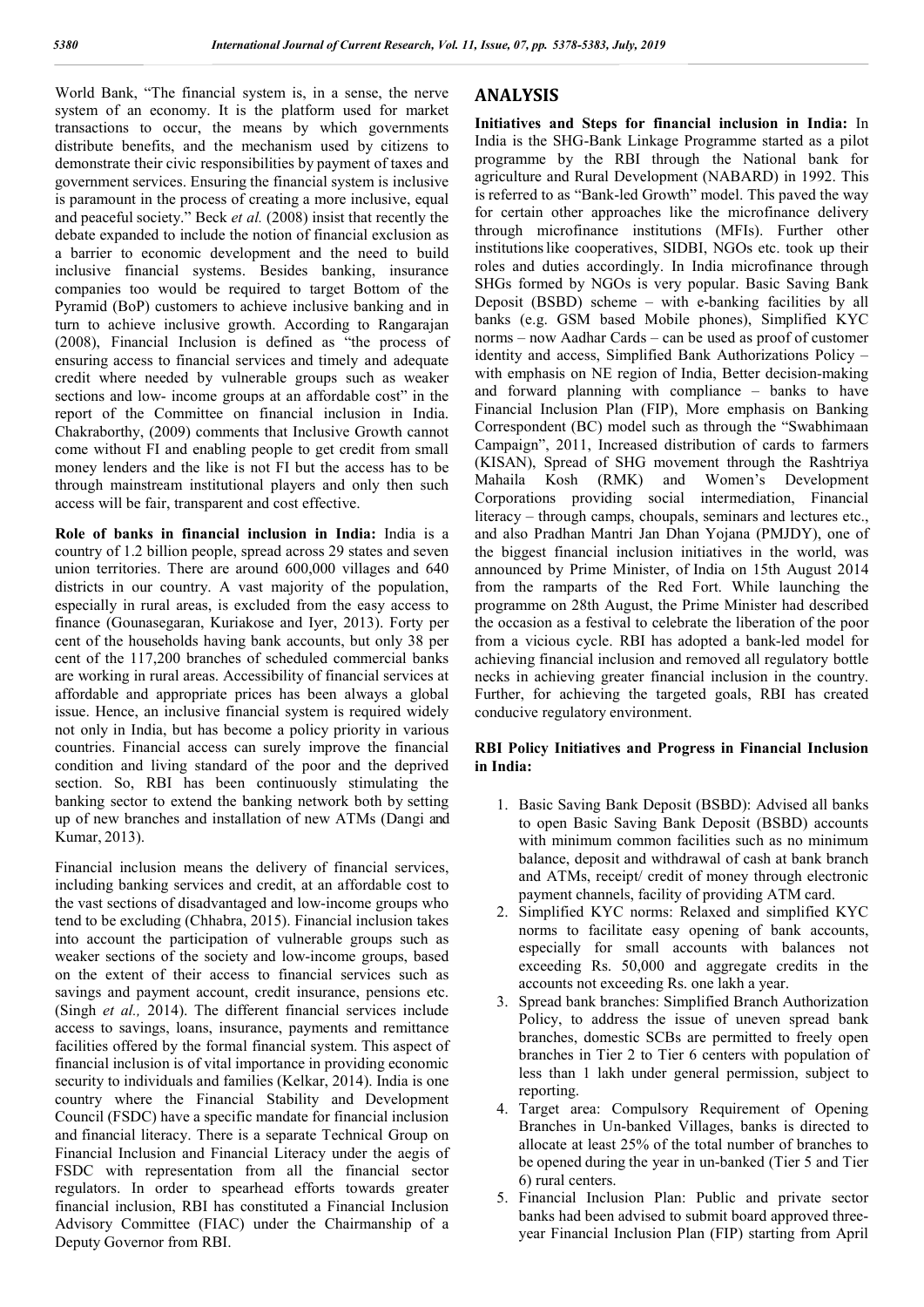2010. These policies aim at keeping self-set targets in respect of rural brick and mortar branches opened, BCs employed, coverage of un-banked villages with population above 2000 and as well as below 2000, BSBD accounts opened, KCCs, GCCs issued and others. RBI has been monitoring these plans on a monthly basis.

6. Licensing of New Banks: The present round of licensing new banks is essentially aimed at giving further fillip to financial inclusion efforts in our country. Innovative business models aimed at furthering financial inclusion efforts would be looked into closely in processing applications for banking license.

or point-of-transaction device, banking correspondents and mobile money agents. Banks can further deepen their financial inclusion initiatives by creating products that are simple, intuitive and tailored to meet the needs of those at the bottomof-the-pyramid. However, the importance of physical and human interface should not be trivialized. The last mile customer integration has to be friendly close and intensive to generate trust and confidence in consumers.

1. Deposit Penetration: It is measured as the number of saving deposit accounts per one lakh population. Insurance Penetration it is measured as the ratio of premium underwritten in a particular year to the GDP.

|  |  | Table 1. Progress in Banking for financial inclusion |  |  |  |  |  |
|--|--|------------------------------------------------------|--|--|--|--|--|
|--|--|------------------------------------------------------|--|--|--|--|--|

|                   | Census 2001                    |                                                |         | Census 2011                                  |                                                |          |
|-------------------|--------------------------------|------------------------------------------------|---------|----------------------------------------------|------------------------------------------------|----------|
| <b>Households</b> | Total number of<br>Household s | No of Household s<br>availing banking services | Percent | <b>Total number of</b><br><b>Household s</b> | No of Household s availing<br>banking services | Per cent |
| Urban             | 53.692.376                     | 41.639.949                                     | 49.5    | 78.865.937                                   | 53.444.983                                     | 67.8     |
| Rural             | 138,271,559                    | 26,590,693                                     | 30.1    | 167,826,730                                  | 91,369,805                                     | 54.4     |
| Total             | 191.963.935                    | 68.230.642                                     | 35.5    | 246.692.667                                  | 144.814.788                                    | 58.7     |
| -<br>_____        | $-1$<br>$-$                    | _  _ _                                         |         | .                                            | _ _ _ _<br>- - -                               |          |

Source: Status of Micro Finance in India 2009-2010 & 2012-13, NABARD; and Handbook of Statistics India Economy, RBI.



**Chart 1. Availing of bank services**

Financial analysts have now developed several useful metrics for measuring financial inclusion so that it can be monitored by implementing agencies. These are:

- 1. Branch Penetration: It is measured as number of bank branches per one lakh population. This refers to the penetration of commercial bank branches and ATMs for the provision of maximum formal financial services to the rural population.
- 2. Credit Penetration: It takes the average of the three measures: number of loan accounts per one lakh population, number of small borrower loan accounts per one lakh population and number of agriculture advances per one lakh population.

Mobile phone penetration is growing far more quickly than access to financial services. Mobile network operators can now immediately connect villages that are half a day away from bank branches and unreachable by road, giving real-time connectivity and access to people. The JAM trinity (Jan Dhan accounts, the Aadhaar ID system and mobile technology) can allow us to design completely new business models that offer highly efficient, scalable and reliable support. There are now a variety of devices and non-conventional methods that involve lower processing costs, provision of home-grown customized systems such as the low cost, multi- lingual ATM all of which enable banks to provide financial services closer to the consumer at relatively low cost. Here are also other innovations that include the use ofsmart cards combined with a point-of sale

We must, however, understand that true inclusion is not something any one entity can deliver on its own. It's a partnership where different players in the financial environment or ecosystem can pool their capabilities and know-how and build on the synergies. This is the most effective way of truly driving greater inclusion and bringing modern financial services to underserved people. A number of government agencies are also actively involved in efforts to deepen financial inclusion. Most of them are reaching previously grossly neglected groups, such as women. Their contribution has been quite significant and noteworthy. India is certainly on the cusp of a vibrant financial revolution and is poised to making full financial inclusion a reality. But it will require bold innovation, hard timelines, practical policy reorientations, and fundamental shifts in business models to make the financial lives of the poor simple and fulfilling.

**The Case of Pradhan Mantri Jan Dhan Yojana (PMJDY):** Pradhan Mantri Jan Dhan Yojana (PMJDY), one of the biggest financial inclusion initiatives in the world, was announced by the Indian Prime Minister, Shri Narendra Modi on 15th August 2014 from the ramparts of the Red Fort. While launching the programme on 28th August, the Prime Minister had described the occasion as a festival to celebrate the liberation of the poor from a vicious cycle. Shri Narendra Modi had referred to the ancient Sanskrit verse: Sukhasya Moolam Dharma, Dharmasya Moolam Artha, Arthasya Moolam Rajyam – which puts the onus on the state to involve people in economic activity. "This Government has accepted this responsibility," the Prime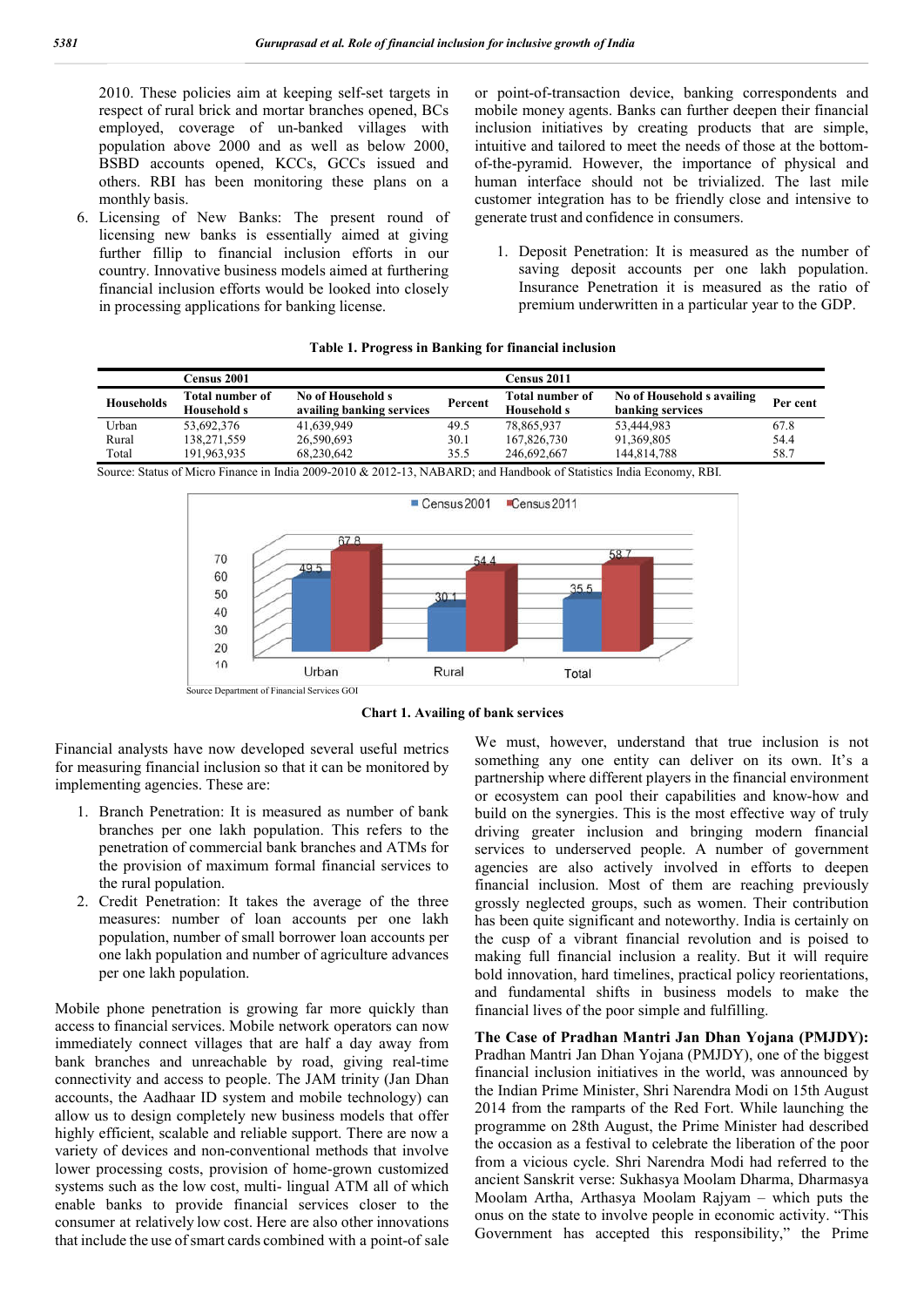Minister said & the Government has fulfilled its promise in record time.

**Jan Dhan Yojana: "A Powerful Weapon against Black Money":** Black Money is a term used for monetary transactions that evade taxation by avoiding the usual banking systems; these transactions tend to create a parallel economy within the existing economic ecosystem. These transactions however do not contribute to the National Income. Consequently, it poses a grave threat of National Security. The NDA government with a solemn commitment to fight against evils of black money. However, in addition to this, a significant step towards fighting black money was the introduction of "Prime Minister's Jan Dhan Yogini (PMJDY)", a Financial Inclusion Scheme with a mission-based approach for providing a bank account to every household in India. The scheme facilitated opening of Bank accounts for marginalized sections of the society, who hitherto had no access to banking facilities. Curbing & eliminating black money needs strong political will power as well as a dedicated approach. However, after the success of PMJDY, the government can intend to go ahead with the demonetization of higher value currency notes, once people become familiar with the Modus Operandi of their respective accounts. PMJDY will also allow the government to pay money for various schemes run by the government, as well as for the subsidies, directly to the beneficiaries, thereby eliminating middlemen who by itself are a major source of corruption. To sum up, PMJDY, which has been a successful tool of Financial Inclusion can be used to draw a people away from cash transactions & towards usage of various banking channels. Government needs to utilize the ability of its newly constituted think-tank "NITI Ayog" as well as other agencies to ideate  $\&$  come up with more efficient utilization of huge addition of new account holders to the banking channels.

**PMJDY- "Wave of Change for Chhattisgarh & Odisha":** The highlight of performances of Zero Balance Accounts opened by the respective banks in the State of Chhattisgarh. As reported, State Bank of India has opened the largest number of 28,22,097 accounts by their branches. The bank has really put up some extra effort on opening zero balance account mostly with nil balance or with a minimum balance of 5 or 10 rupees at the most. In most of the cases the cost of the photograph was borne by the branch. The Chhattisgarh Rajya Garmin Bank follows the next, with a figure of 24,54,913 accounts. All the banks in the State have accounts with 89,91,691 zero balance. The survey was carried out in 10 branches on different parameters keeping the focus on achievement of financial inclusion by the branches operating in the States. However, the survey has highlighted that the private sector banks have opened very less number of accounts as compared to the public sector banks. State Bank of India, having several branches in the State of Odisha has opened 31,62,350 accounts up to 30th June 2016. 10 branches of commercial bank branches surveyed in the sample districts also justify the claim that share of SBI in opening accounts under Jan Dhan Yojana is more as compared to other commercial bank branches operating in the state. Private sector commercial banks performances under JDY are somewhat negligible looking to the many folds accounts opened by the branches of public sector banks. Moreover, the coverage of the BPL population is also more in case of public sector banks.

**PMJDY:" Glance of Progress in Andhra Pradesh":** A case of Andhra Pradesh where a farmer who grows bananas. Till about a year ago, he used to make business related payments in

cash but now he is doing them in cheques with traders from Vijayawada, which is about 80 kms away. The farmer adds that his average balance in the Savings Bank Account was opened under the scheme, is now adequate to maintain a cheque book. There are 3,000 people in this village, which is one of the first in Andhra Pradesh to achieve 100 per cent coverage of the Jan Dhan scheme. The scheme aims to promote financial inclusion by ensuring access to basic services such as savings accounts, credit, insurance and pension. The coverage in Polavaram was accomplished by a three-member branch of Andhra Bank ina record time. Till recently, most of the account holders were out of the banking system and fulfil financial needs from money lenders.

#### **Conclusion**

Financial inclusion has been recognized as a key building block which will form the foundation for achieving several of UN's Sustainable Development Goals. Today with smart technology, towards cash less society and fast services there is a better environment for financial inclusion in India. Financial literacy has a major role to play for economic empowerment of the masses. Banking penetration needs to be stepped up as it would make financial innovation widespread. India is a largest democracy and second most- populous nation, India has a certain responsibility to think more creatively and implement more effectively for full financial inclusion. If and when it does, the rewards will also be that much more noteworthy and gratifying for all involved". The country can draw positives from the initiatives and impact of financial inclusion, thus far. India needs to strengthen the microfinance revolution, peoples supports, farmers fruitful services, risk management, control on NPA and improve financial literacy, to bring a new identity to establish social rights and to promote financial sustainability in all level. This was enabled through the Jan Dhan Yojana under which the government has opened over 30 crore accounts with almost 60 per cent being in rural areas. Importantly, the zero balance accounts amongst these have declined from 77 per cent in 2014 to 20 per cent nowshowing that the government has been successful in getting unbanked people to actively use it. Part of this has been driven through the linking of Aadhaar and doing Direct Benefit Transfer (DBT) to these Jan Dhan accounts. The next step was to create an infrastructure which could handle all aspects of servicing such a large segment of the population. A multitude of solutions, be it UPI, BHIM, NeSL and BBPS amongst others have been created.

#### **REFERENCES**

- Chakrabarty, K.C. (2013). Financial Inclusion in India: Journey So Far and Way Forward. Retrieved on June 19, 2015 from https://www.rbi.org.in/scripts/BS\_ SpeechesView.aspx? Id=836
- Dhawan, R. (April, 17, 2014).Why Is Financial Inclusion in India Not Improving?: New numbers, new approaches? Retrieved on October 25, 2016 from http://nextbillion.net/why-is- financial- inclusion-in-indianot-improving/
- Hans, V.B. (2015a). New Age Banking in India: Emerging Issues. In Suprabha and Seueira
- A.H. (Eds.), Emerging Iusses and Challenges in Banking, New Delhi: McGraw Hill Education (India) Private Limited.
- Hans, V.B. (2015b). Financial Inclusion Role of Indian